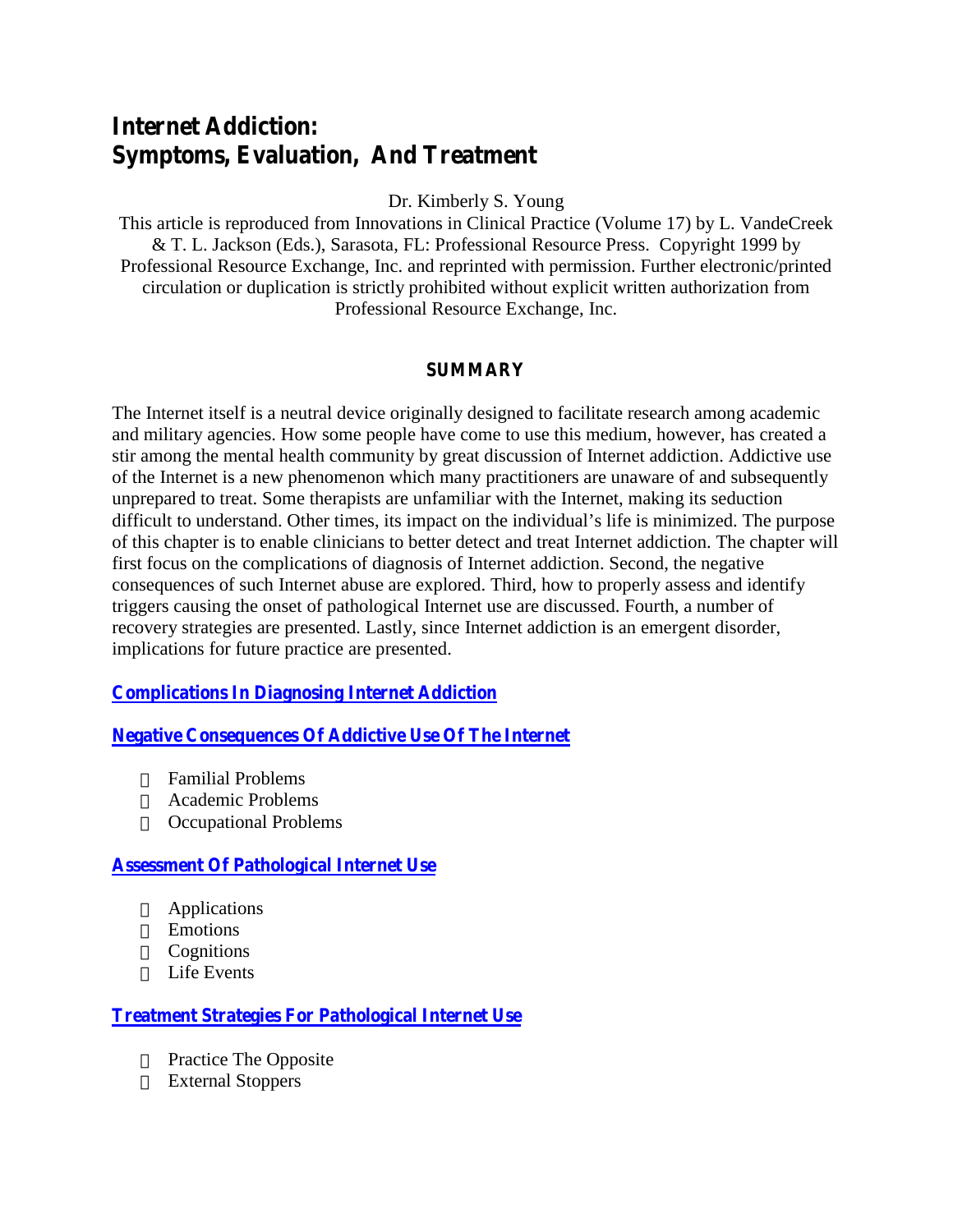Setting Goals Abstinence Reminder Cards Personal Inventory Support Groups Family Therapy

**[Future Implications Of Pathological Internet Use](#page-13-0)**

### **[References](#page-14-0)**

#### **COMPLICATIONS IN DIAGNOSING INTERNET ADDICTION**

<span id="page-1-0"></span>Notions of technological addictions (Griffiths, 1996) and computer addiction (Shotton, 1991) have previously been studied in England. However, when the concept of Internet addiction was first introduced in a pioneer study by Young (1996), it sparked a controversial debate by both clinicians and academicians. Part of this controversy revolved around the contention that only physical substances ingested into the body could be termed "addictive." While many believed the term *addiction* should be applied only to cases involving the ingestion of a drug (e.g., Rachlin, 1990; Walker, 1989), defining addiction has moved beyond this to include a number of behaviors which do not involve an intoxicant such as compulsive gambling (Griffiths, 1990), video game playing (Keepers, 1990), overeating (Lesuire & Bloome, 1993), exercise (Morgan, 1979), love relationships (Peele & Brody, 1975), and television-viewing (Winn, 1983). Therefore, linking the term "addiction" solely to drugs creates an artificial distinction that strips the usage of the term for a similar condition when drugs are not involved (Alexander & Scheweighofer, 1988).

The other controversial element related to the use of the Internet addiction is that unlike chemical dependency, the Internet offers several direct benefits as a technological advancement in our society and not a device to be criticized as "addictive" (Levy, 1996). The Internet allows a user a range of practical applications such as the ability to conduct research, to perform business transactions, to access international libraries, or to make vacation plans. Furthermore, several books have been written which outline the psychological as well as functional benefits of Internet use in our daily lives (Rheingold, 1993; Turkle, 1995). In comparison, substance dependence is not an integral aspect of our professional practice nor does it offer a direct benefit for its routine usage.

In general, the Internet is a highly promoted technological tool making detection and diagnosis of addiction difficult. Therefore, it is essential that the skilled clinician understand the characteristics which differentiate normal from pathological Internet use.

Proper diagnosis is often complicated by the fact that there is currently no accepted set of criteria for addiction much less Internet addiction listed in the Diagnostic and Statistical Manual of Mental Disorders - Fourth Edition (DSM-IV; American Psychiatric Association, 1995). Of all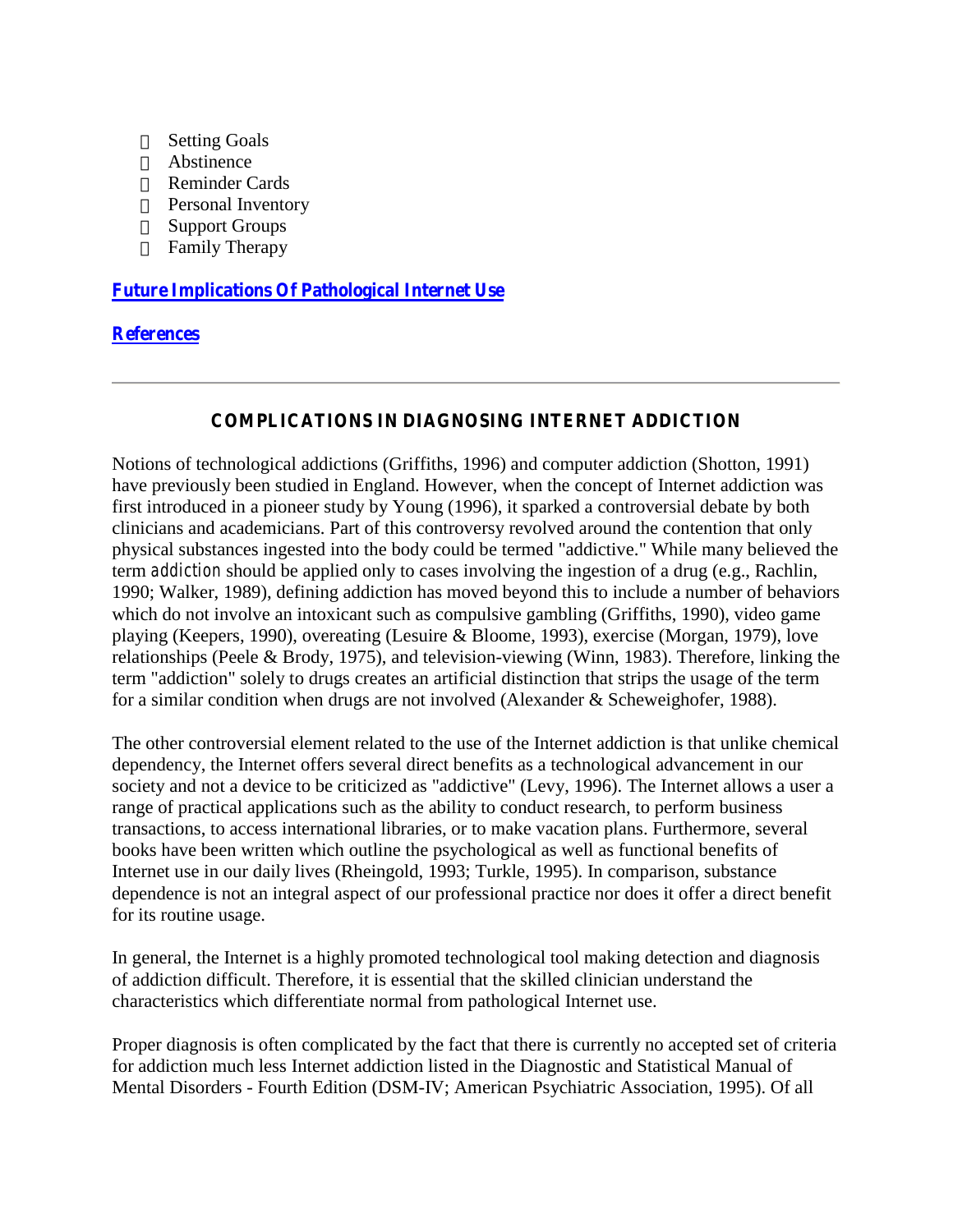the diagnoses referenced in the DSM-IV, Pathological Gambling was viewed as most akin to the pathological nature of Internet use. By using Pathological Gambling as a model, Internet addiction can be defined as an impulse-control disorder which does not involve an intoxicant. Therefore, Young (1996) developed a brief eight-item questionnaire which modified criteria for pathological gambling to provide a screening instrument for addictive Internet use:

- 1. Do you feel preoccupied with the Internet (think about previous on-line activity or anticipate next on-line session)?
- 2. Do you feel the need to use the Internet with increasing amounts of time in order to achieve satisfaction?
- 3. Have you repeatedly made unsuccessful efforts to control, cut back, or stop Internet use?
- 4. Do you feel restless, moody, depressed, or irritable when attempting to cut down or stop Internet use?
- 5. Do you stay on-line longer than originally intended?
- 6. Have you jeopardized or risked the loss of significant relationship, job, educational or career opportunity because of the Internet?
- 7. Have you lied to family members, therapist, or others to conceal the extent of involvement with the Internet?
- 8. Do you uses the Internet as a way of escaping from problems or of relieving a dysphoric mood (e.g., feelings of helplessness, guilt, anxiety, depression)?

Patients were considered "addicted" when answering "yes" to five (or more) of the questions and when their behavior could not be better accounted for by a Manic Episode. Young (1996) stated that the cut off score of "five" was consistent with the number of criteria used for Pathological Gambling and was seen as an adequate number of criteria to differentiate normal from pathological addictive Internet use. I should note that while this scale provides a workable measure of Internet addiction, further study is needed to determine its construct validity and clinical utility. I should also note that a patient's denial of addictive use is likely to be reinforced due to the encouraged practice of utilizing the Internet for academic or employment related tasks. Therefore, even if a patient meets all eight criteria, these symptoms can easily be masked as "I need this as part of m y job," "Its just a m achine," or "E veryone is using it" due to the Internet's prominent role in our society.

[\[Return to Index\]](#page-0-0)

## **NEGATIVE CONSEQUENCES OF ADDICTIVE USE OF THE INTERNET**

<span id="page-2-0"></span>The hallmark consequence of substance dependence is the medical implication involved, such as cirrhosis of the liver due to alcoholism, or increased risk of stroke due to cocaine use. However, the physical risk factors involved with an addiction to the Internet are comparatively minimal yet notable. While time is not a direct function in defining Internet addiction, generally addicted users are likely to use the Internet anywhere from forty to eighty hours per week, with single sessions that could last up to twenty hours. To accommodate such excessive use, sleep patterns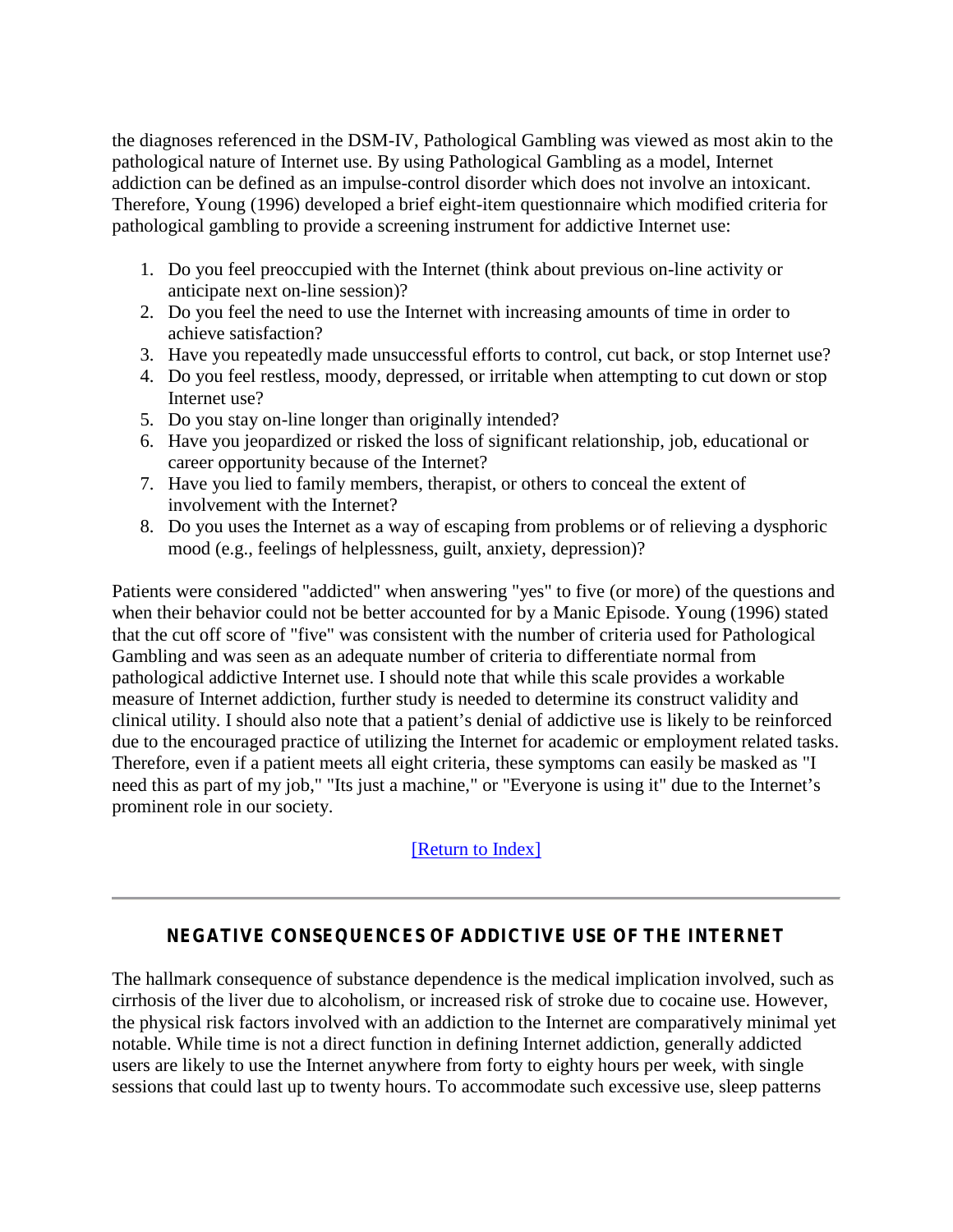are typically disrupted due to late night log-ins. The patient typically stays up past normal bedtime hours and may report staying on-line until two, three, or four in the morning with the reality of having to wake for work or school at six a.m. In extreme cases, caffeine pills are used to facilitate longer Internet sessions. Such sleep depravation causes excessive fatigue often m aking academ ic or occupational functioning impaired and m ay decrease one's immune system, leaving the patient vulnerable to disease. Additionally, the sedentary act of prolonged computer use may result in a lack of proper exercise and lead to an increased risk for carpal tunnel syndrome, back strain, or eyestrain. While the physical side-effects of utilizing the Internet are mild compared to chemical dependency, addictive use of the Internet will result in similar familial, academic, and occupational impairment.

### **Familial Problems**

The scope of relationship problems caused by Internet addiction has been undermined by its current popularity and advanced utility. Young (1996) found that serious relationship problems were reported by fifty-three percent of Internet addicts surveyed. Marriages, dating relationships, parent-child relationships, and close friendships have been noted to be seriously disrupted by "net binges." Patients will gradually spend less time with people in their lives in exchange for solitary time in front of a computer.

Marriages appear to be the most affected as Internet use interferes with responsibilities and obligations at home, and it is typically the spouse who takes on these neglected chores and often feels like a "Cyberwidow." Addicted on-line users tend to use the Internet as an excuse to avoid needed but reluctantly performed daily chores such as doing the laundry, cutting the lawn, or going grocery shopping. Those mundane tasks are ignored as well as important activities such as caring for children. For example, one mother forgot such things as to pick up her children after school, to make them dinner, and to put them to bed because she became so absorbed in her Internet use.

Loved ones first rationalize the obsessed Internet user's behavior as "a phase" in hopes that the attraction will soon dissipate. However, when addictive behavior continues, arguments about the increased volume of time and energy spent on-line soon ensue, but such complaints are often deflected as part of the denial exhibited by the patients. Addictive use is also evidenced by angry and resentful outbursts at others who question or try to take away their time from using the Internet, often times in defense of their Internet use to a husband or w ife. For example, "I don't have a problem," or "I am having fun, leave m e alone," m ight be an addict's response when questioned about their usage.

Matrimonial lawyers have reported seeing a rise in divorce cases due to the formation of such *Cyberaffairs* (Quittner, 1997). Individuals may form on-line relationships which over time will eclipse time spent with real life people. The addicted spouse will isolate socially himself or herself and refuse to engage in once enjoyed events by the couple such as going out to dinner, attending community or sports outings, or travel, and preferring the company of on-line companions. The ability to carry out romantic and sexual relationships on-line further deteriorates the stability of real life couples. The patient will continue to emotionally and socially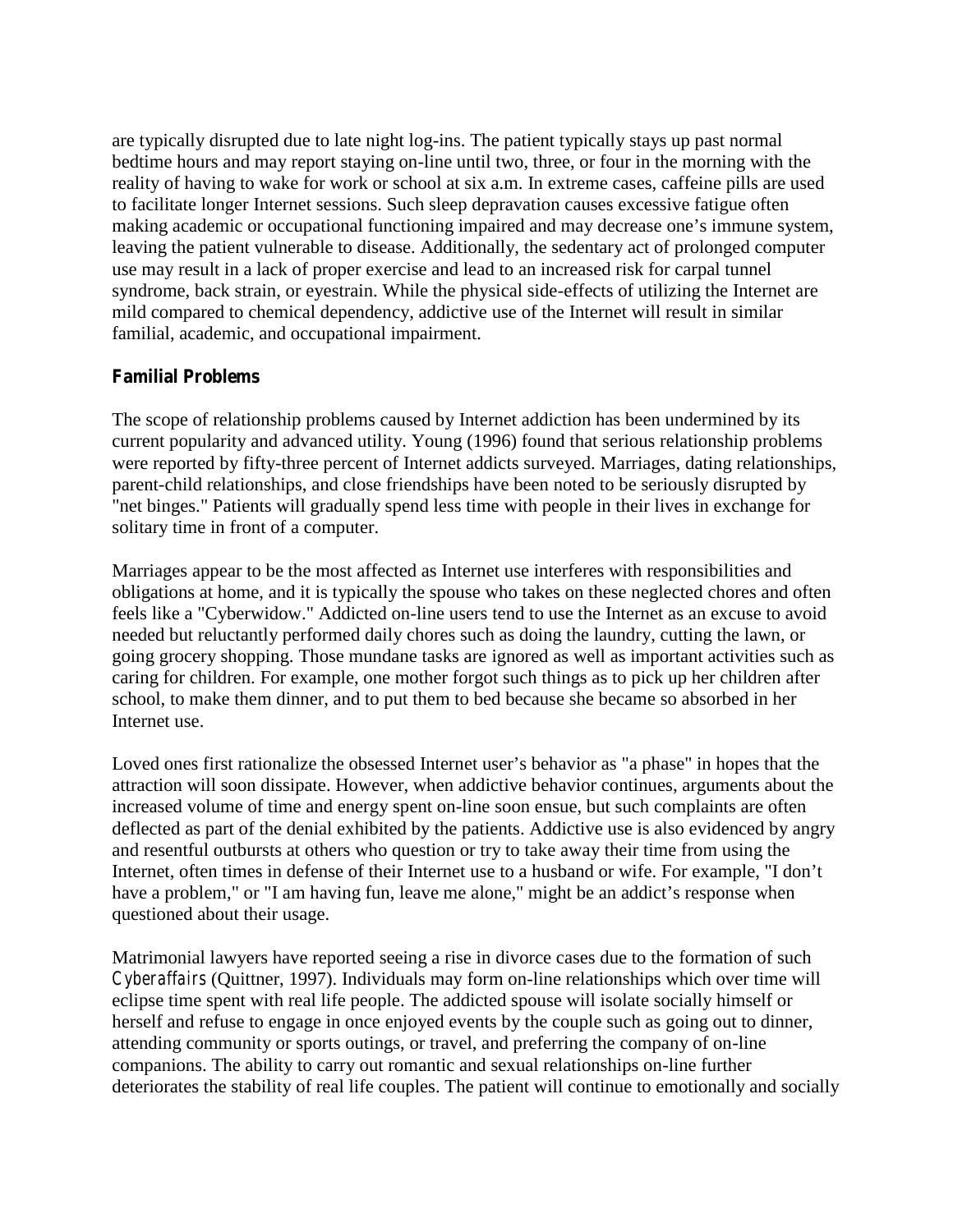withdraw from the marriage, exerting more effort to maintain recently discovered on-line "lovers."

Internet use then interferes with real life interpersonal relationships as those who live with or who are close to the Internet addict respond in confusion, frustration, and jealousy around the computer. For example, Conrad sent this e-mail to me which explains, "My girlfriend spends from 3 to 10 hours a day on the net. Often engaged in cybersex and flirting with other men. Her activities drive m e nuts! She lies about it so I have gone out on the net to 'get the goods' to confront her with it. I am finding myself spending almost as much time now. I just broke it off with her in an effort to put some sanity back into my own life. It is a sad story. By the way, we are not kids, but middle-aged adults." Similar to alcoholics who will try to hide their addiction, Internet addicts engage in the same lying about how long their Internet sessions really last or they hide bills related to fees for Internet service. These same characteristics create distrust and over time will hurt the quality of once stable relationships.

#### **Academic Problems**

The Internet has been touted as a premiere educational tool driving schools to integrate Internet services among their classroom environments. However, one survey revealed that eighty-six percent of responding teachers, librarians, and computer coordinators believe that Internet usage by children does not improve performance (Barber, 1997). Respondents argued that information on the Internet is too disorganized and unrelated to school curriculum and textbooks to help students achieve better results on standardized tests. To further question its educational value, Young (1996) found that fifty-eight percent of students reported a decline in study habits, a significant drop in grades, missed classes, or being placed on probation due to excessive Internet use.

Although the merits of the Internet make it an ideal research tool, students surf irrelevant web sites, engage in chat room gossip, converse with Internet penpals, and play interactive games at the cost of productive activity. A lfred U niversity's P rovost W . R ichard Ott investigated why normally successful students with 1200 to 1300 SATs had recently been dismissed. To his surprise, his investigation found that forty-three percent of these students failed school due to extensive patterns of late night log-ons to the university computer system (Brady, 1996). Beyond tracking Internet m isuse am ong students, college counselors began seeing client's whose prim ary problem was an inability to control their Internet use. A survey initiated by counselors at the University of Texas at Austin found that of the 531 valid responses, 14% met criteria for Internet addiction (Scherer, in press). This resulted in forming a campus-w ide sem inar called "It's 4am , and IC an't, U h-W on't L og 0 ff" to increase aw areness about the risk factors of Internet misuse am ong students. D r. Jonathan K andell at the U niv ersity of M aryland at C ollege P ark's Counseling Center went so far as to initiate an Internet addiction support group when he noticed academic impairment and poor integration in extracurricular activities due to excessive Internet use on campus (Murphey, 1996).

#### **Occupational Problems**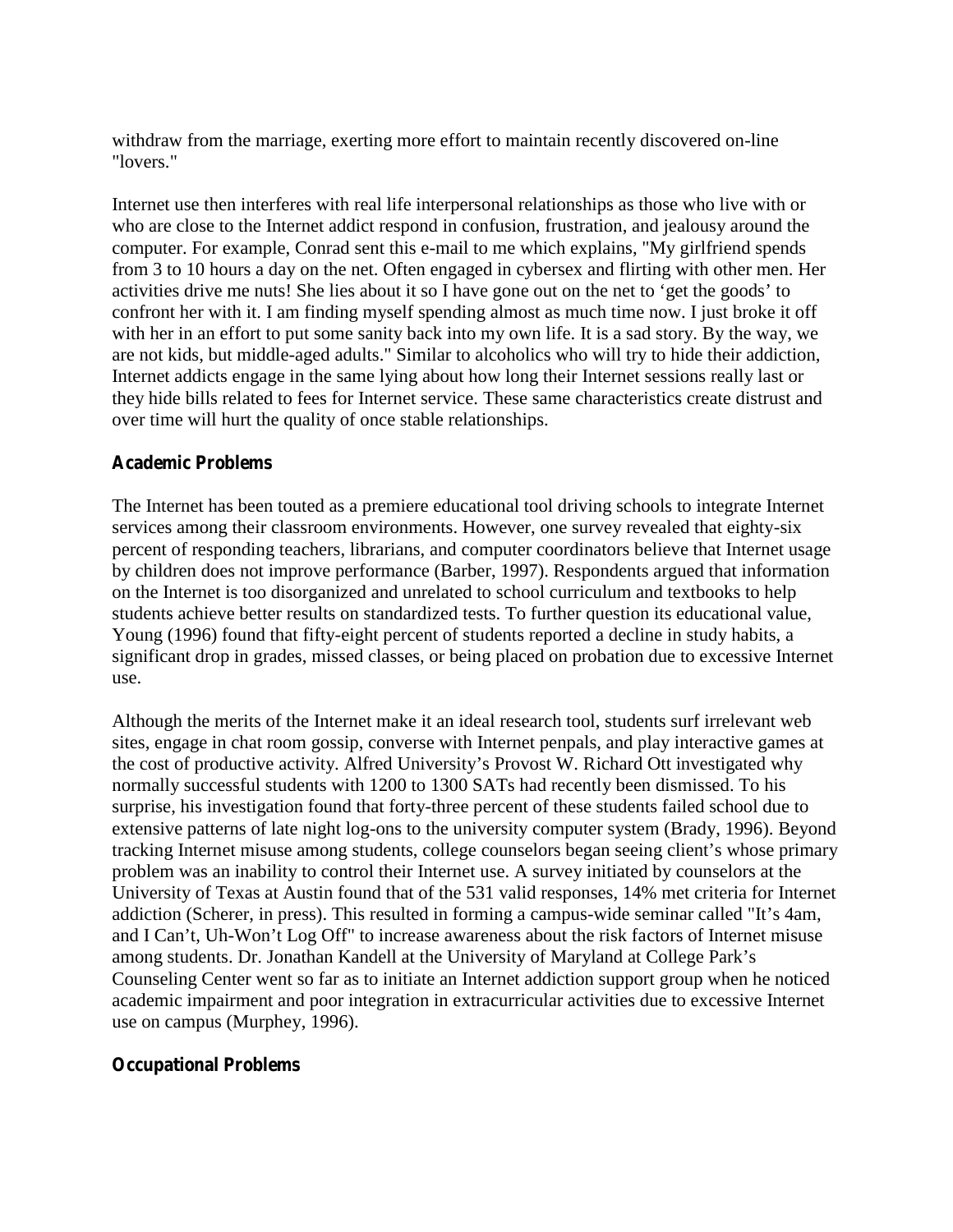Internet misuse among employees is a serious concern among managers. One survey from the nations top 1,000 companies revealed that fifty-five percent of executives believed that time surfing the Internet for non-business purposes is underm ining their employees' effectiveness on the job (Robert Half International, 1996). New monitoring devices allow bosses to track Internet usage, and initial results confirm their worst suspicions. One firm tracked all traffic going across its Internet connection and discovered that only twenty-three percent of the usage was businessrelated (Machlis, 1997). There is growing availability of such monitoring software as employers not only fear poor productivity, but they need to stop the use of valuable network resources for non-business related purposes (Newborne, 1997). Managers have been forced to respond by posting policies detailing acceptable and unacceptable Internet use.

The benefits of the Internet such as assisting employees with anything from market research to business communication outweigh the negatives for any company, yet there is a definite concern that it is a distraction to many employees. Any misuse of time in the workplace creates a problem for managers, especially as corporations are providing employees with a tool that can easily be misused. For example, Evelyn is a 48 year old executive secretary who found herself compulsively using chat rooms during work hours. In an attempt to deal with her "addiction," she went to the Employee Assistance Program for help. The therapist, however, did not recognize Internet addiction as a legitimate disorder requiring treatment and dismissed her case. A few weeks later, she was abruptly terminated from employment for time card fraud when the systems operator had monitored her account only to find she spent nearly half her time at work using her Internet account for non-job related tasks. Employers uncertain how to approach Internet addiction among workers may respond to an employee who has abused the Internet with warnings, job suspensions, or termination from employment instead of making a referral to the com pany's Employee A ssistance Program (Y oung, 1996).

[\[Return to Index\]](#page-0-0)

## **ASSESSMENT OF PATHOLOGICAL INTERNET USE**

<span id="page-5-0"></span>Symptoms of Internet addiction are ones that may not always be revealed in an initial clinical interview; therefore, it is important that clinicians routinely assess for the presence of addictive Internet use. In order to properly assess for pathological Internet use, I need to first review controlled drinking models and moderation training for eating disorders which have established that certain triggers or cues associated with past alcohol, drug, or food use will onset binge behavior. Triggers or cues which may initiate binge behavior come in different forms such as certain people, places, activities, or foods (Fanning & 0 'N eill, 1996). For example, a favorite bar might be a trigger for excessive drinking behavior, fellow drug users with whom the patient used to party might trigger his or her drug use, or a certain type of food may lead to binge eating.

Triggers go beyond concrete situations or people, and may also include negative thoughts and feelings (Fanning & 0 'N eill, 1996). When feeling depressed, hopeless, and pessimistic about the future, an alcoholic may resort to drinking. When feeling lonely, unattractive, and down about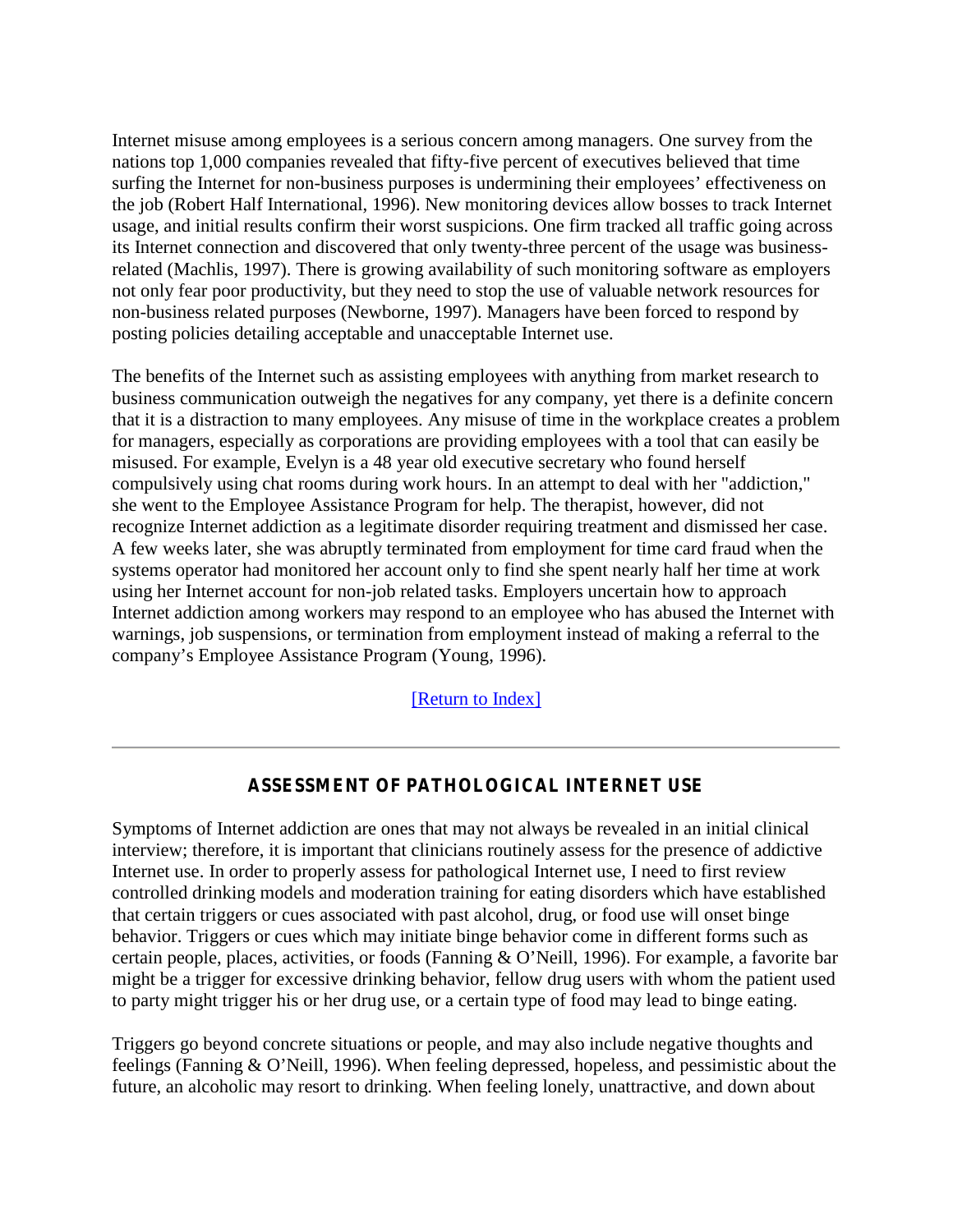oneself, an overeater may binge on whatever is in the refrigerator. Depression or low self-esteem may act as triggers which initiate binge-like behavior in order to temporarily run away, avoid, or cope with such negative thoughts and feelings.

Finally, addictive behaviors may be triggered or cued in reaction to an unpleasant situation in a person's life (Fanning & 0 'N eill, 1996; Peele, 1985). That is, m ajor life events such as a person's bad m arriage, dead-end job, or being unemployed may trigger binge related behavior associated with alcohol, drugs, or food. Many times, the alcoholic will find it simpler to drink in order to cope with recent news of being unemployed than to go out and search for a new job.

Addictive behaviors often act as a lubricant to cope with missing or unfulfilled needs which arise from unpleasant events or situations in one's life. That is, the behavior itself m om entarily allow s the person to "forget" problems. In the short term, this may be a useful way to cope with the stress of a hard situation, however, addictive behaviors used to escape or run away from unpleasant situations in the long run only end up making the problem worse. For example, an alcoholic who continues to drink instead of dealing with the problems in marriage, only makes the emotional distance wider by not communicating w ith one's spouse.

Addicts tend to recall the self-medicating effects of their addictions, and forget how the problem grows worse as they continue to engage in such avoidant behavior. The unpleasant situation then becomes a major trigger for continued and excessive use. For example, as the alcoholic's m arriage gets w orse, drinking increases to escape the nagging spouse, and as the spouse's nagging increases more, the alcoholic drinks more.

In this same manner, Internet addiction operates on triggers or cues which lead to "net binges." I believe that behaviors related to the Internet have the same ability to provide emotional relief, mental escape, and ways to avoid problems as do alcohol, drugs, food, or gambling. Therefore, origins for such net binges can be traced back to the following four types of triggers which need to be assessed, (a) applications, (b) feelings, (c) cognitions, and (d) life events.

## **Applications**

The Internet is a term which denotes a variety of functions accessible on-line such as the World Wide Web (WWW), chat rooms, interactive games, news groups, or database search engines. Young (1996) noted that addicts typically become addicted to a particular application which acts as a trigger for excessive Internet use. Therefore, the clinician needs to determine which applications are most problematic for the addicted user. A thorough assessment should include an examination of the extent of use among particular applications. The clinician should ask the patient several relevant questions, (a) What are the applications you use on the Internet? (b) How many hours per week do you spend using each application? (c) How would you rank order each application from best to least important? and (d) What do you like best about each application? If this is difficult to note, the patient may keep a log near the computer in order to document such behaviors for the next  $w$  eek's session.

The clinician should review the answers to the above questions in order to determine if a pattern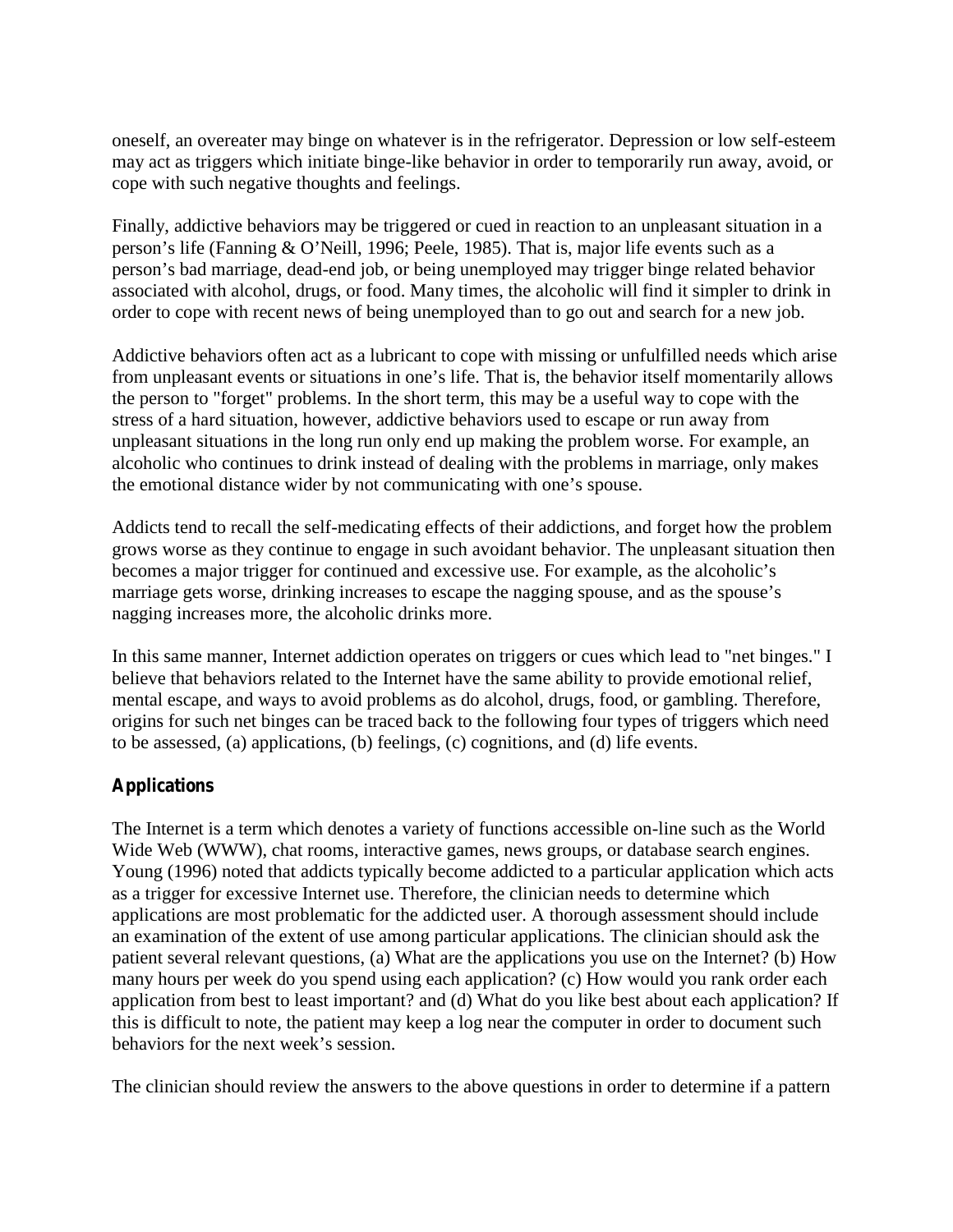emerges, such as reviewing those applications ranked one or two in terms of importance and how many hours the patient spends on each. For example, the patient may rank chat rooms as number one in terms of importance and use them 35 hours per week compared to lower ranked newsgroups which are only used 2 hours per week. Another patient may rank newsgroups as number one and use them 28 hours per week compared to the lower ranked World Wide Web which is only used 5 hours per week.

## **Emotions**

Peele (1991, pg. 43) explained the psychological hook of addiction as "it gives you feelings and gratifying sensations that you are not able to get in other ways. It may block out sensations of pain, uncertainly, or discomfort. It may create powerfully distracting sensations that focus and absorb attention. It may enable a person to forget or feel "okay" about some insurmountable problems. It may provide an artificial, temporary feeling of security or calm, of self-worth or accomplishment, of power and control, or intimacy or belonging." It is these perceived benefits which explain why a person keeps coming back to the addictive experience.

Addictions accomplish something for the person, however illusory or momentary these benefits may actually be. Because of the mental pleasure that people find in their addictions, they begin to behave more intensely about them. Feelings of excitement, euphoria, and exhilaration typically reinforce addictive patterns of Internet use. Addicts find pleasant feelings when on-line in contrast to how they feel when off-line. The longer a patient is away from the Internet, the more intense such unpleasant feelings become. The driving force for many patients is the relief gained by engaging in the Internet. When they are forced to go without it, they feel a sense of withdraw alw ith racing thoughts "Im ust have it,' "I can't go w ithout it," or "I need it." B ecause addictions serve a useful purpose to the addict, the attachment or sensation may grow to such proportions that it dam ages a person 's life. T hese feelings translate into cues which cultivate a psychological longing for the euphoria associated with the Internet.

To best focus on emotional triggers, the clinician should ask the patient "How do you feel when off-line?" The clinician should then review the responses and determine if they range on a continuum of unpleasant feelings such as lonely, unsatisfied, inhibited, worried, frustrated, or troubled.

The clinician would then ask the patient "How do you feel when using the Internet?" Responses such as excited, happy, thrilled, uninhibited, attractive, supported, or desirable indicate that use of the Intern et has altered the patient's m ood state. If it is difficult for the patient to determ ine such emotions, ask the patient to keep a "feelings diary." Have the patient carry a notebook or card in order to write down feelings that are associated with being both off-line and on-line.

## **Cognitions**

Addictive thinkers, for no logical reason, will feel apprehensive, when anticipating disaster (Twerski, 1990). While addicts are not the only people who worry and anticipate negative happenings, they tend to do this more often than other people. Young (1996) suggested that this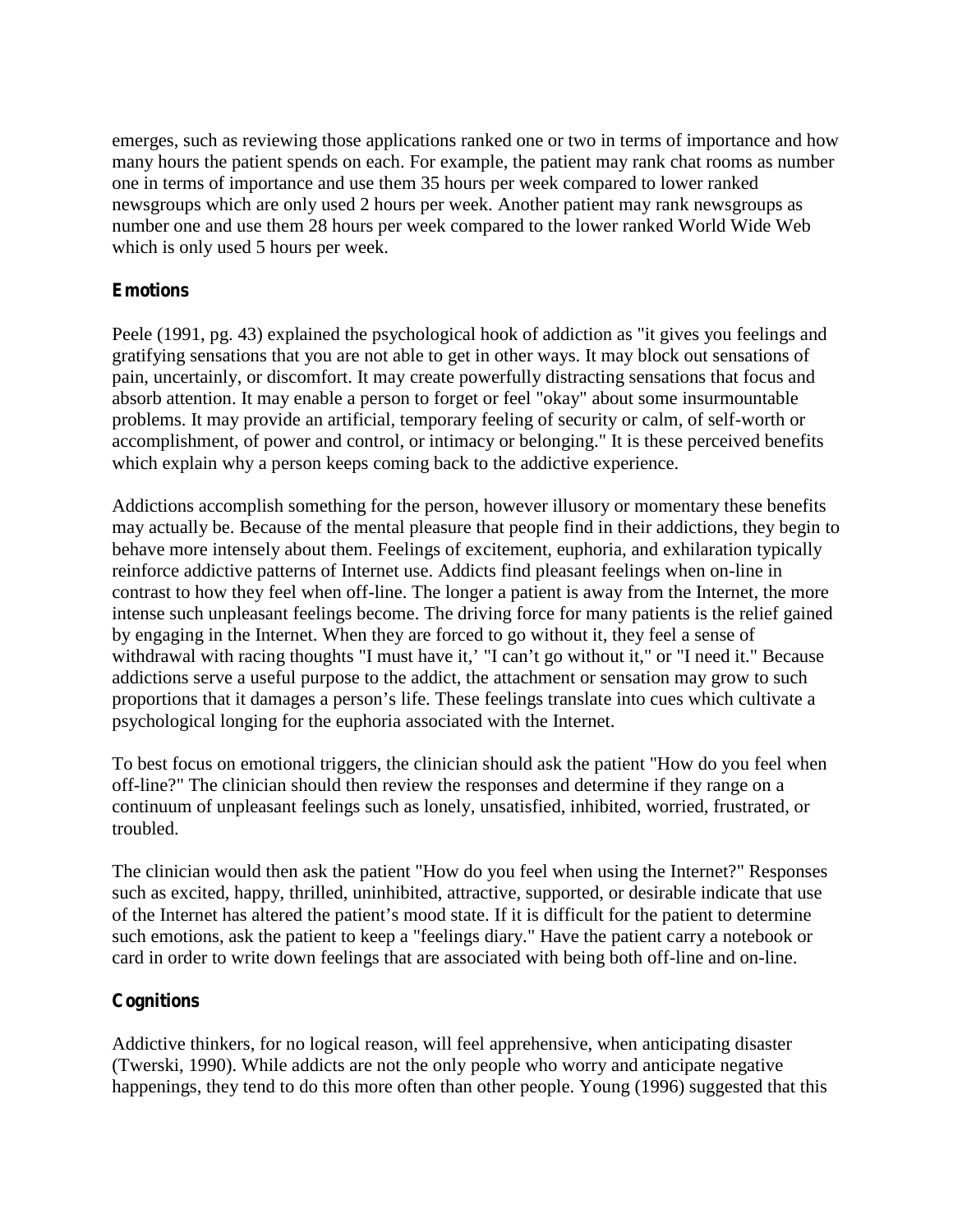type of catastrophic thinking may contribute to addictive Internet use in providing a psychological escape mechanism to avoid real or perceived problems. In subsequent studies, she found that maladaptive cognitions such as low self-esteem and worth, and clinical depression triggered pathological Internet use (Young, 1997a, Young 1997b). Young (1997a) hypothesized that those who suffer from deeper psychological problems may be the ones who are drawn the most to the anonymous interactive capabilities of the Internet in order to overcome these perceived inadequacies.

Dr. Maressa Hecht-Orzack of McLean Hospital founded the Computer/Internet Addiction Service in the Spring of 1996. She indicated that the referrals she received were from various clinics throughout the hospital instead of direct self-referrals for Internet addiction. She reported that primarily depression and bi-polar disorder in its depressive swing were co-morbid features of pathological Internet use. Hecht-Orzack noted that patients typically hide or minimize their addictive Internet use while being treated for the referred disorder. Since it is likely that a patient will self-refer more readily for a psychiatric illness than for pathological Internet use, the clinician should screen for m aladaptive cognitions  $\bf{w}$  hich m ay contribute to the patient's addictive use of the Internet. Clinicians should evaluate if patients maintain deep core beliefs about themselves such as "I am no good" or "I am a failure" in order to determine if these may contribute to their pathological Internet use. It is important to note that intervention should focus on effective managem ent of the patient's prim ary psychiatric illness and no te w hether this treatment ameliorates the symptoms of pathological Internet use.

## **Life Events**

A person is vulnerable to addiction w hen that person feels a lack of satisfaction in one's life, an absence of intimacy or strong connections to others people, a lack of self-confidence or compelling interests, or a loss of hope (Peele, 1991, pg. 42). In a similar manner, individuals who are dissatisfied or upset by a particular area or multiple areas of their lives have an increased likelihood of developing Internet addiction because they don't understand another w ay of coping (Young 1997a, Young 1997b). For example, instead of making positive choices that will seek out fulfillment, alcoholics typically drink which dulls the pain, avoids the problem, and keeps them in a status quo. However, as they become sober, they realize that their difficulties have not changed. Nothing is altered by drinking, yet it appears easier to drink than to deal with the issues head on. P aralleling the alcoholics' behaviors, patients use the Internet to dull the pain, avoid the real problem, and keep things in status quo. However, once off-line, they realize that nothing has changed. Such substitution for missing needs often allows the addict to temporarily escape the problem but the substitute behaviors are not the means to solve any problems. Therefore, it is im portant for the clinician to assess the patient's current situation in order to determ ine if he or she is using the Internet as a "security blanket" to avoid an unhappy situation such as marital or job dissatisfaction, medical illness, unemployment, or academic instability.

For example, Mary is a discontented wife who views her marriage as empty, full of discord, and sexual dissatisfaction. Mary discovers Cybersex as a disease free outlet to express desires both fantasized about or neglected within her marriage. She also meets new on-line friends in a chat room, or in a virtual area which allows multiples users to speak to one another in real time. These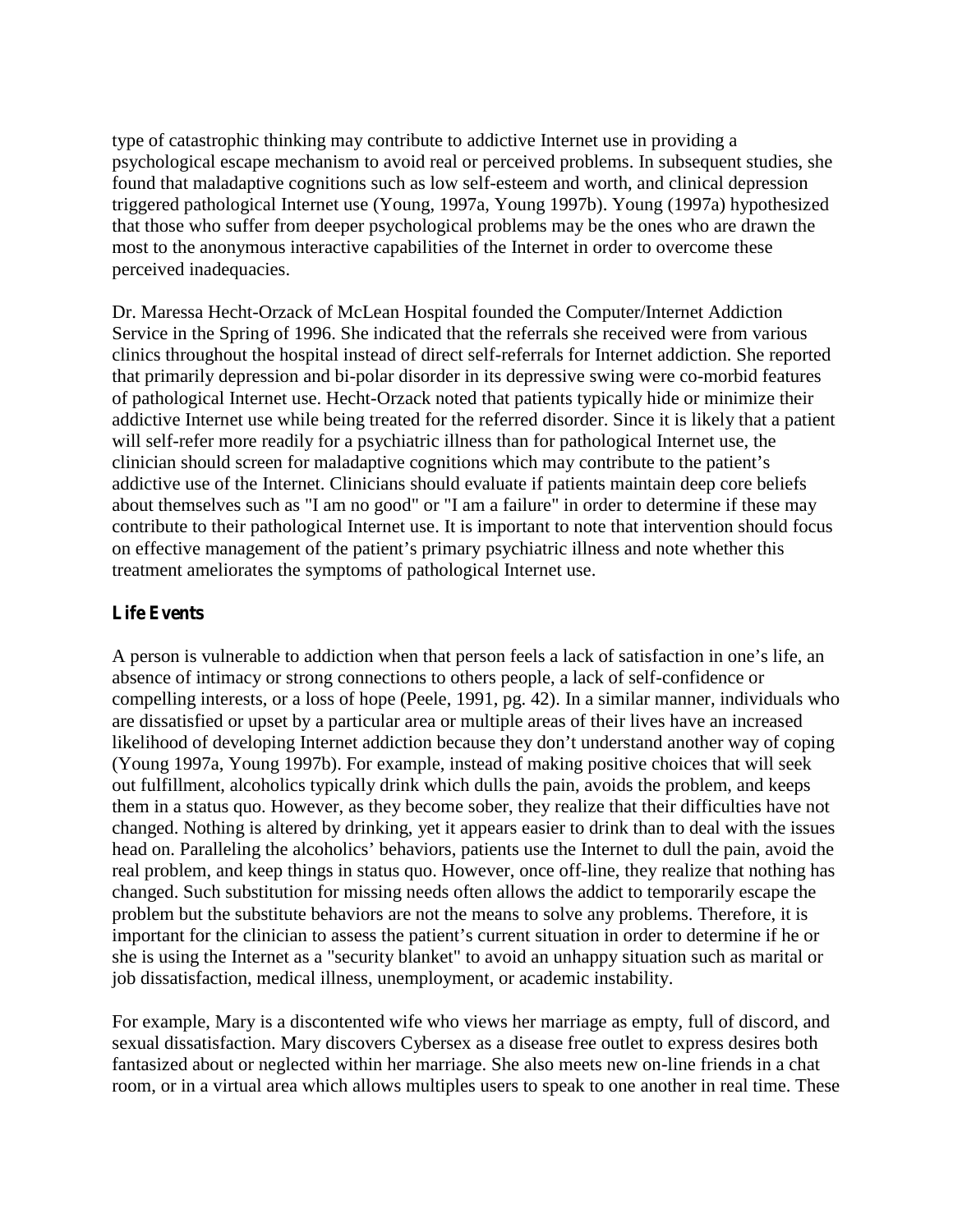new on-line friends are the ones to whom she turns in order to obtain the intimacy and understanding missing with her husband.

#### [\[Return to Index\]](#page-0-0)

### **TREATMENT STRATEGIES FOR PATHOLOGICAL INTERNET USE**

<span id="page-9-0"></span>Use of the Internet is legitimate in business and home practice such as in electronic correspondence to venders or electronic banking. Therefore, traditional abstinence models are not practical interventions when they prescribe banned Internet use. The focus of treatment should consist of moderation and controlled use. In this relatively new field, outcome studies are not yet available. However, based upon individual practitioners who have seen Internet addicted patients and prior research findings with other addictions, several techniques to treat Internet addiction are: (a) practice the opposite time in Internet use, (b) use external stoppers, (c) set goals, (d) abstain from a particular application, (e) use reminder cards, (f) develop a personal inventory, (g) enter a support group, and (h) family therapy.

The first three interventions presented are simple time management techniques. However, more aggressive intervention is required when time management alone will not correct pathological Internet use. In these cases, the focus of treatment should be to assist the patient in developing effective coping strategies in order to change the addictive behavior through personal empowerment and proper support systems. If the patient finds positive ways of coping, then reliance upon the Internet to weather frustrations should no longer be necessary. However, keep in mind that in the early days of recovery, the patient will most likely experience a loss and miss being on-line for frequent periods of time. This is normal and should be expected. After all, for most patients who derive a great source of pleasure from the Internet, living without it being a central part of one's life can be a very difficult ad justm ent.

#### **Practice the Opposite**

A reorganization of how one's tim e is m anaged is a m ajor elem ent in the treatm ent of the Internet addict. Therefore, the clinician should take a few minutes with the patient to consider current habits of using the Internet. The clinician should ask the patient, (a) What days of the week do you typically log on-line? (b) What time of day do you usually begin? (c) How long do you stay on during a typical session? and (d) Where do you usually use the computer? Once the clinician has evaluated the specific nature of the patient's Internet use, it is necessary to construct a new schedule with the client. I refer to this as *practicing the opposite*. The goal of this exercise is to have patients disrupt their normal routine and re-adapt new time patterns of use in an effort to break the on-line habit. For example, let's say the patient's Internet habit involves checking Email the first thing in the morning. Suggest that the patient take a shower or start breakfast first instead of logging on. Or, perhaps the patient only uses the Internet at night, and has an established pattern of coming home and sitting in front of the computer for the remainder of the evening. The clinician might suggest to the patient to wait until after dinner and the news before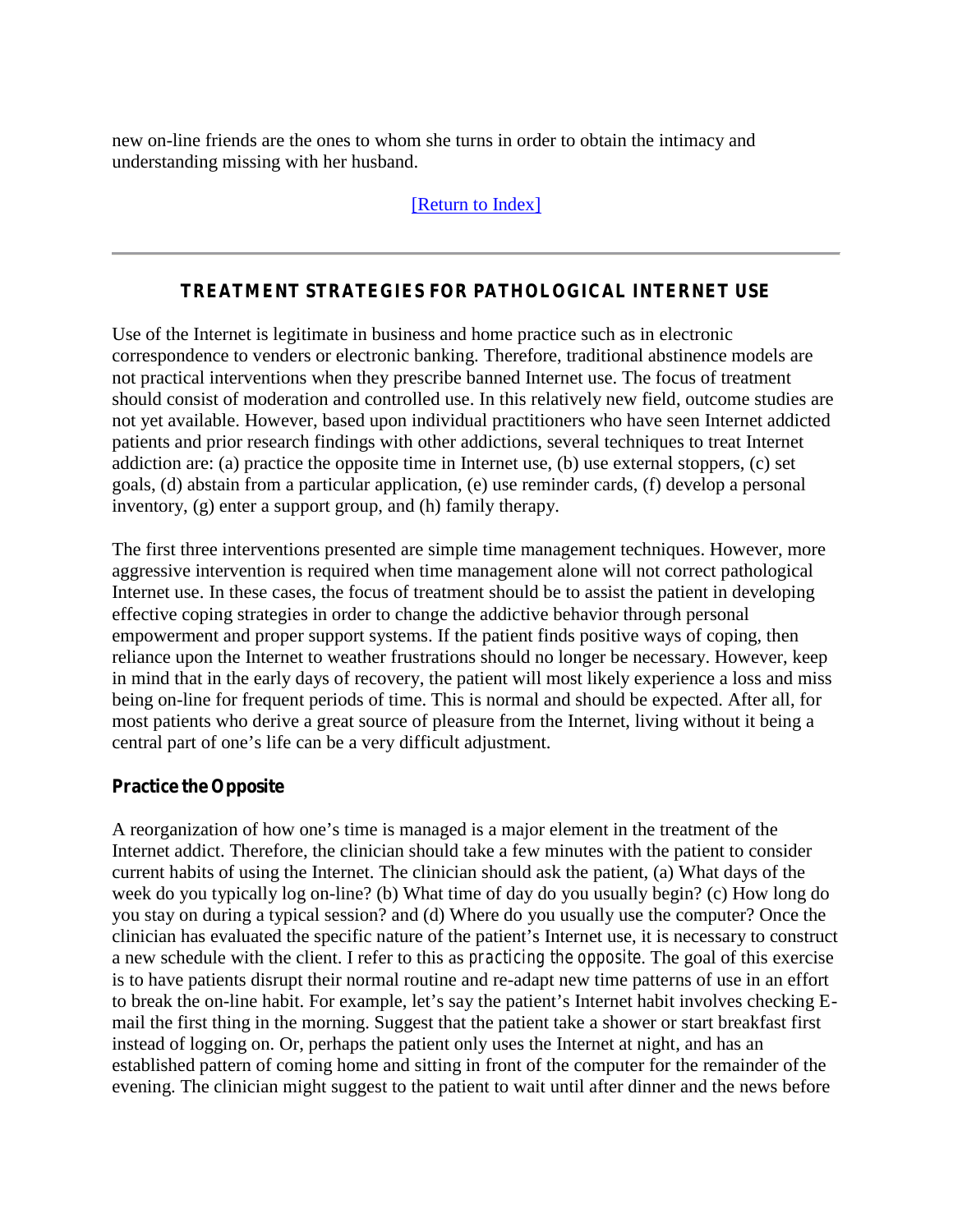logging on. If he uses it every weeknight, have him wait until the weekend, or if she is an allweekend user, have her shift to just weekdays. If the patient never takes breaks, tell him or her to take one each half hour. If the patient only uses the computer in the den, have him or her move it to the bedroom.

## **External Stoppers**

Another simple technique is to use concrete things that the patient needs to do or places to go as prompters to help log off. If the patient has to leave for work at 7:30 am, have him or her log in at 6:30, leaving exactly one hour before its time to quit. The danger in this is the patient may ignore such natural alarms. If so, a real alarm clock or egg timer may help. Determine a time that the patient will end the Internet session and preset the alarm and tell the patient to keep it near the computer. When it sounds, it is time to log off.

### **Setting Goals**

Many attempts to limit Internet usage fail because the user relies on an ambiguous plan to trim the hours without determining when those remaining on-line slots will come. In order to avoid relapse, structured sessions should be programmed for the patient by setting reasonable goals, perhaps 20 hours instead of a current 40. Then, schedule those twenty hours in specific time slots and write them onto a calendar or weekly planner. The patient should keep the Internet sessions brief but frequent. This will help avoid cravings and withdrawal. As an example of a 20-hour schedule, the patient might plan to use the Internet from 8 to 10 p.m. every weeknight, and 1 to 6 on Saturday and Sunday. Or a new 10-hour schedule might include two weeknight sessions from 8:00 - 11:00 p.m., and an 8:30 am - 12:30 p.m. treat on Saturday. Incorporating a tangible schedule of Internet usage will give the patient a sense of being in control, rather than allowing the Internet to take control.

#### **Abstinence**

Previously, I discussed how a particular application may be a trigger for Internet addiction. In the clinician's assessm ent, a particular application such as chat room s, interactive gam es, new s groups, or the World Wide Web may be the most problematic for the patient. If a specific application has been identified and moderation of it has failed, then abstinence from that application is the next appropriate intervention. The patient must stop all activity surrounding that application. This does not mean that patients can not engage in other applications which they find to be less appealing or those with a legitimate use. A patient who finds chat rooms addictive, may need to abstain from them. However, this same patient may use e-mail or surf the World Wide Web to make airline reservations or shop for a new car. Another example may be a patient who finds the World Wide Web addictive and may need to abstain from it. However, this same patient may be able to scan news groups related to topics of interest about politics, religion, or current events.

Abstinence is most applicable for the patient who also has a history of a prior addiction such as alcoholism or drug use. Patients with a premorbid history of alcohol or drug addiction often find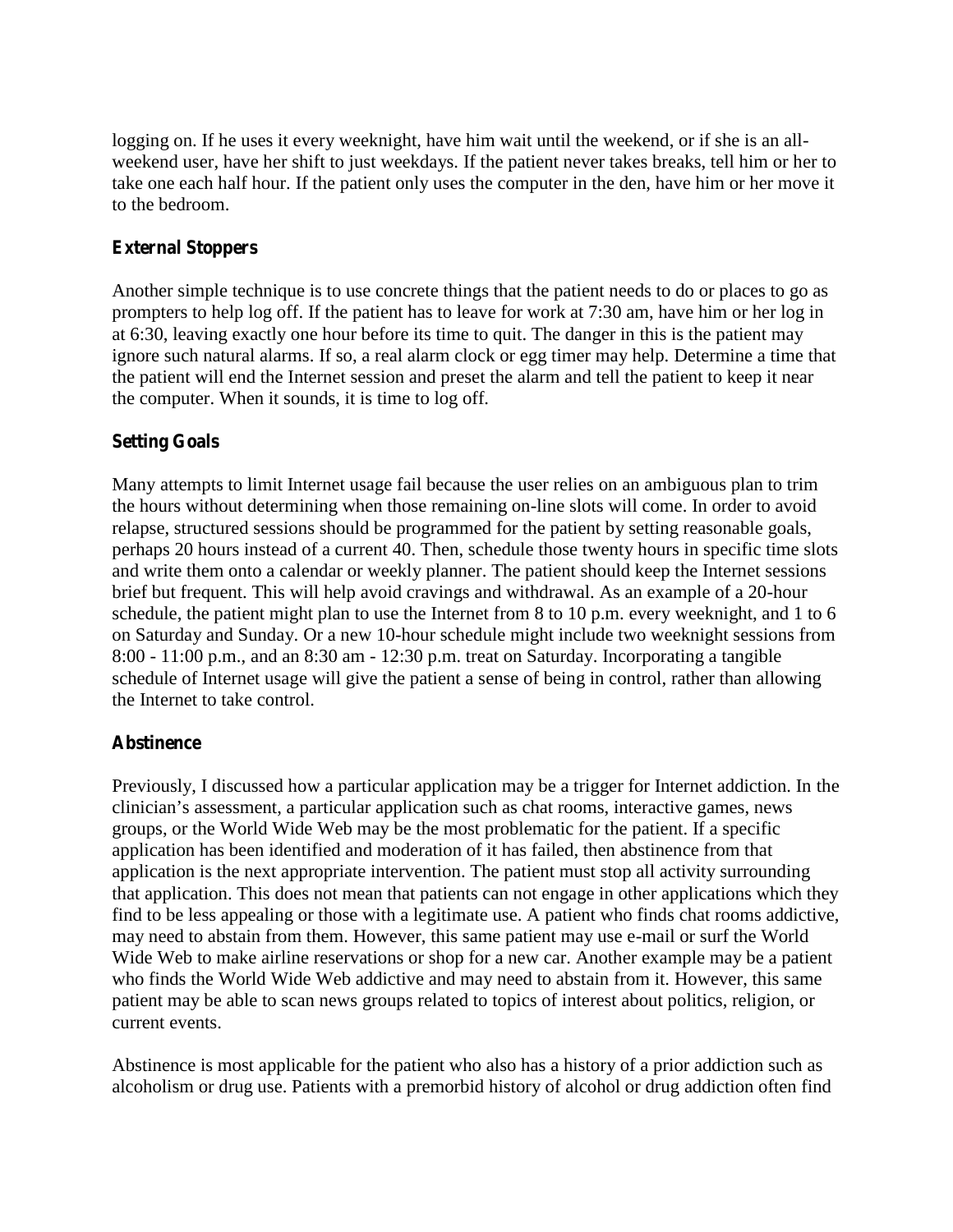the Internet a physically "safe" substitute addiction. Therefore, the patient becomes obsessed with Internet use as a way to avoid relapse in drinking or drug use. However, while the patient justifies the Internet is a "safe" addiction, he or she still avoids dealing with the compulsive personality or the unpleasant situation triggering the addictive behavior. In these cases, patients may feel more comfortable working towards an abstinence goal as their prior recovery involved this model. Incorporating past strategies that have been successful for these patients will enable them to effectively manage the Internet so that they can concentrate on their underlying problems.

### **Reminder Cards**

Often patients feel overwhelmed because, through errors in their thinking, they exaggerate their difficulties and minimize the possibility of corrective action. To help the patient stay focused on the goal of either reduced use or abstinence from a particular application, have the patient make a list of the, (a) five major problems caused by addiction to the Internet, and (b) five major benefits for cutting down Internet use or abstaining from a particular application. Some problems might be listed such as lost time w ith one's spouse, argum ents at home, problem s at w ork, or poor grades. Some benefits m ight be, spending more time w ith one's spouse, more time to see real life friends, no more arguments at home, improved productivity at work, or improved grades.

Next, have the patient transfer the two lists onto a 3x5 index card and have the patient keep it in a pants or coat pocket, purse, or wallet. Instruct patients to take out the index card as a reminder of what they want to avoid and what they want to do for themselves when they hit a choice point when they would be tempted to use the Internet instead of doing something more productive or healthy. Have patients take the index card out several times a week to reflect on the problems caused by their Internet overuse and the benefits obtained by controlling their use as a means to increase their motivation at moments of decision compelling on-line use. Reassure patients that it is well worth it to make their decision list as broad and all-encompassing as possible, and to be as honest as possible. This kind of clear-minded assessment of consequences is a valuable skill to learn, one that patients will need later, after they have cut down or quite the Internet, for relapse prevention.

#### **Personal Inventory**

Whether the patient is trying to cut down or abstain from a particular application, it is a good time to help the patient cultivate an alternative activity. The clinician should have the patient take a personal inventory of what he or she has cut down on, or cut out, because of the time spent on the Internet. Perhaps the patient is spending less time hiking, golfing, fishing, camping, or dating. Maybe they have stopped going to ball games or visiting the zoo, or volunteering at church. Perhaps it is an activity that the patient has always put off trying, like joining a fitness center or put off calling an old friend to arrange to have lunch. The clinician should instruct the patient to make a list of every activity or practice that has been neglected or curtailed since the on-line habit emerged. Now have the patient rank each one on the following scale: 1 - Very Important, 2 - Important, or 3 - Not Very Important. In rating this lost activity, have the patient genuinely reflect how life was before the Internet. In particular, examine the "Very Important" ranked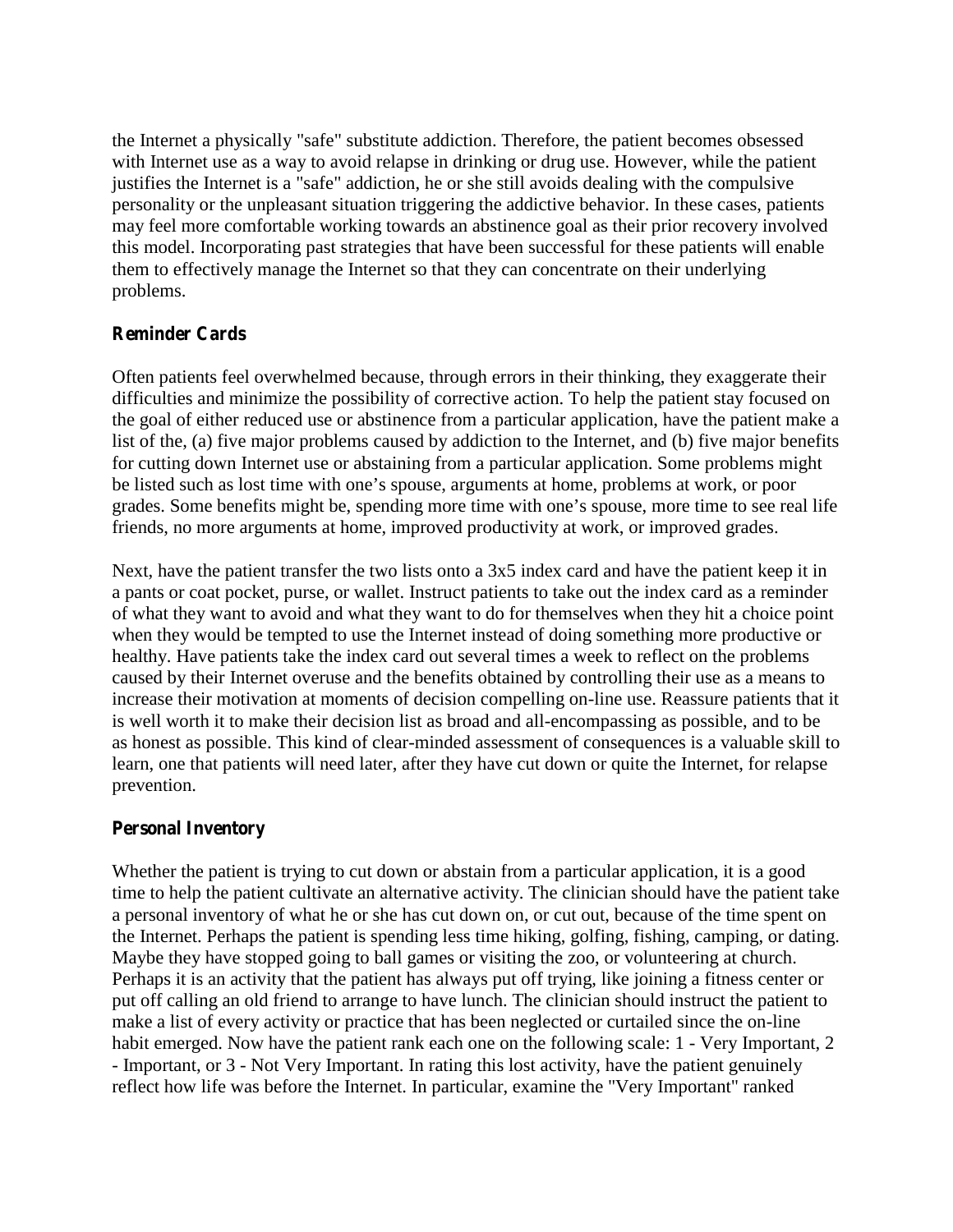activities. Ask the patient how these activities improved the quality of his or her life. This exercise will help the patient become more aware of the choices he or she has made regarding the Internet and rekindle lost activities once enjoyed. This will be particularly helpful for patients who feel euphoric when engaged in on-line activity by cultivating pleasant feelings about real life activities and reduce their need to find emotional fulfillment on-line.

### **Support Groups**

Some patients may be driven towards addictive use of the Internet due to a lack of real life social support. Young (1997c) found that on-line social support greatly contributed to addictive behaviors among those who lived lonely lifestyles such as homemakers, singles, the disabled, or the retired. This study found that these individuals spent long periods of time home alone turning to interactive on-line applications such as chat rooms as a substitute for the lack of real life social support. Furthermore, patients who recently experienced situations such as a death of a loved one, a divorce, or a job loss may respond to the Internet as a mental distraction from their real life problems (Young, 1997c). Their absorption in the on-line world temporarily makes such problems fade into the background. If the life events assessment uncovers the presence of such maladaptive or unpleasant situations, treatment should focus on improving the patient's real life social support network.

The clinician should help the client find an appropriate support group that best addresses his or her situation. Support groups tailored to the patient's particular life situation w ill enhance the patient's ability to make friends who are in a similar situation and decrease their dependence upon on-line cohorts. If a patient leads one of the above mentioned "lonely lifestyles" then perhaps the patient may join a local interpersonal growth group, a singles group, ceramics class, a bowling league, or church group to help meet new people. If another patient is recently widowed, then a bereavement support group may be best. If another patient is recently divorced, then a divorcees support group may be best. Once these individuals have found real life relationships they will rely less upon the Internet for the comfort and understanding missing in their real lives.

I am routinely asked about the availability of Internet addiction support groups. To date, McLean Hospital in Belmont, Massachusetts and Proctor Hospital in Peoria, Illinois are two of the few treatment centers which offer Computer/Internet Addiction Recovery services. However, I suggest that clinicians attempt to find local drug and alcohol rehabilitation centers, 12 Step recovery programs, or clinicians in private practice who offer recovery support groups that will include those addicted to the Internet. This outlet will be especially useful for the Internet addict who has turned to the Internet in order to overcome feelings of inadequacy and low self-esteem. Addiction recovery groups will address the maladaptive cognitions leading to such feelings and provide an opportunity to build real life relationships that will release their social inhibitions and need for Internet companionship. Lastly, these groups may help the Internet addict to find real life support to cope with difficult transitions during recovery akin to AA sponsors.

#### **Family Therapy**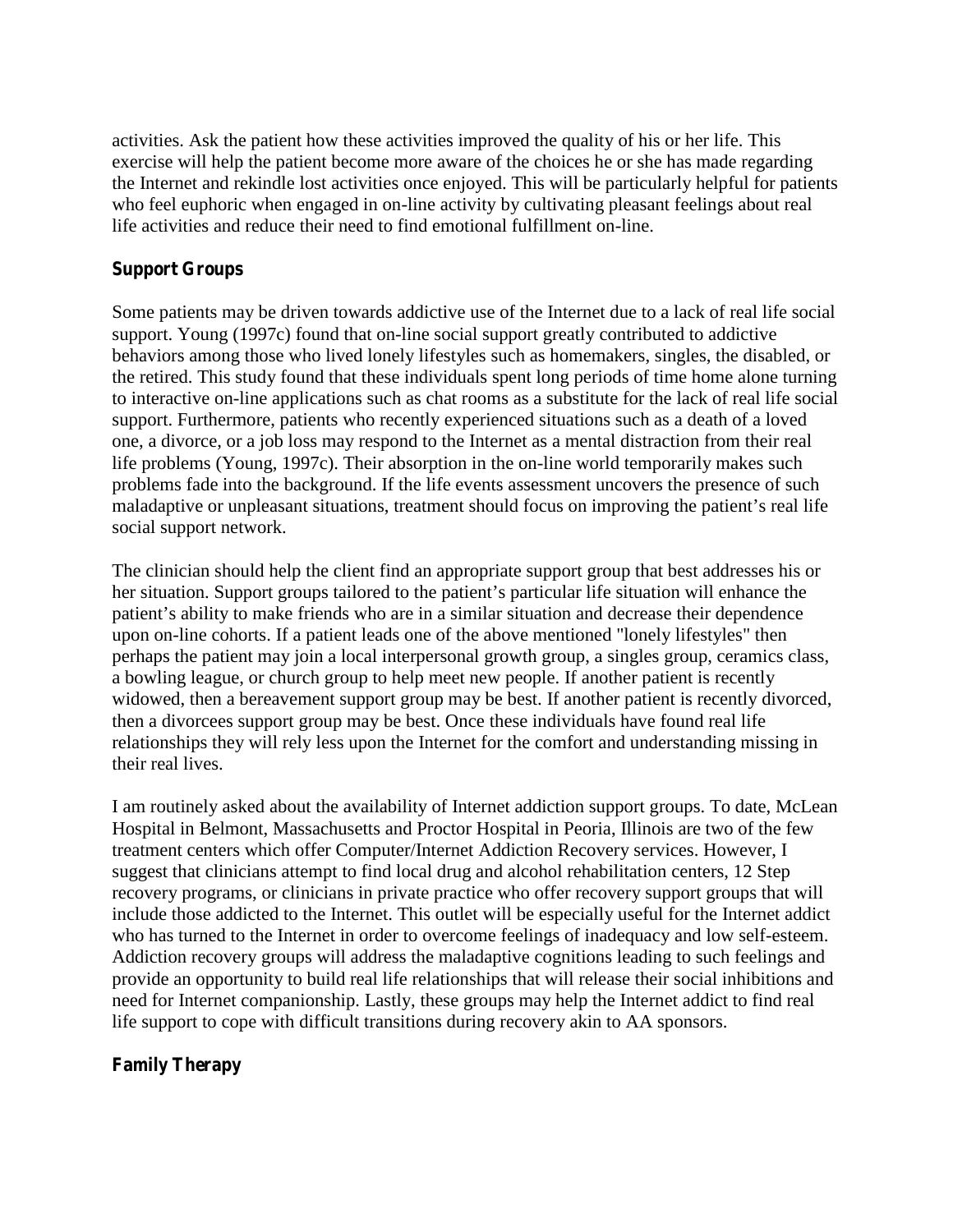Lastly, family therapy may be necessary among addicts whose marriages and family relationships have been disrupted and negatively influenced by Internet addiction. Intervention with the family should focus on several main areas: (a) educate the family on how addictive the Internet can be, (b) reduce blame on the addict for behaviors, (c) improve open communication about the pre-morbid problems in the family which drove the addict to seek out psychological fulfillment of emotional needs on-line, and (d) encourage the fam ily to assist w ith the addict's recovery such as finding new hobbies, taking a long over-do vacation, or listening to the addict's feelings. A strong sense of family support may enable the patient to recover from Internet addiction.

## [\[Return to Index\]](#page-0-0)

### **FUTURE IMPLICATIONS OF PATHOLOGICAL INTERNET USE**

<span id="page-13-0"></span>Over the past few years, study of the psychological ramifications of the Internet has grown. At the 1997 American Psychological Association convention, two symposia presented research and theories examining the effects of on-line behavior patterns compared to only one poster presentation in the prior year. The emergence of a new psychological journal is being developed that will focus upon aspects of Internet use and addiction. It is difficult to predict the results of these early endeavors. However, it is feasible that with years of collective effort, Internet addiction may be recognized as a legitimate impulse control disorder worthy of its own classification in future revisions of the *Diagnostic and Statistical Manual of Mental Disorders*. Until then, there is a need for the professional community to recognize and respond to the reality of Internet addiction and the threat of its rapid expansion.

Surveys have found that about 47 million have ventured on-line and analysts estimate that another 11.7 million are planning to go on-line in the next year (Snider, 1997). With the growing popularity of the Internet, mental health practitioners should respond to the potential for an increased demand in treatment specifically designed to care for the Internet addicted patient.

Since this is a new and often laughed about addiction, individuals are reluctant to seek out treatment fearing that clinicians may not take their complaints seriously. Drug and alcohol rehabilitation centers, community mental health clinics, and clinicians in private practice should avoid minimizing the impact to patients whose complaint involves Internet addiction and offer effective recovery programs. Advertisement of such programs both on-line and within the local community may encourage those timid individuals to come forward to seek the help they need.

Among university settings and corporations, it would be prudent to recognize that students and employees, respectively, can become addicted to a tool provided directly by the institution. Thus, college counseling centers should invest energy in the development of seminars designed to increase awareness among faculty, staff, administrators, and students on the ramifications of Internet abuse on campus. Lastly, Employee Assistance Programs should educate human resource managers on the dangers of Internet misuse in the work place and offer recovery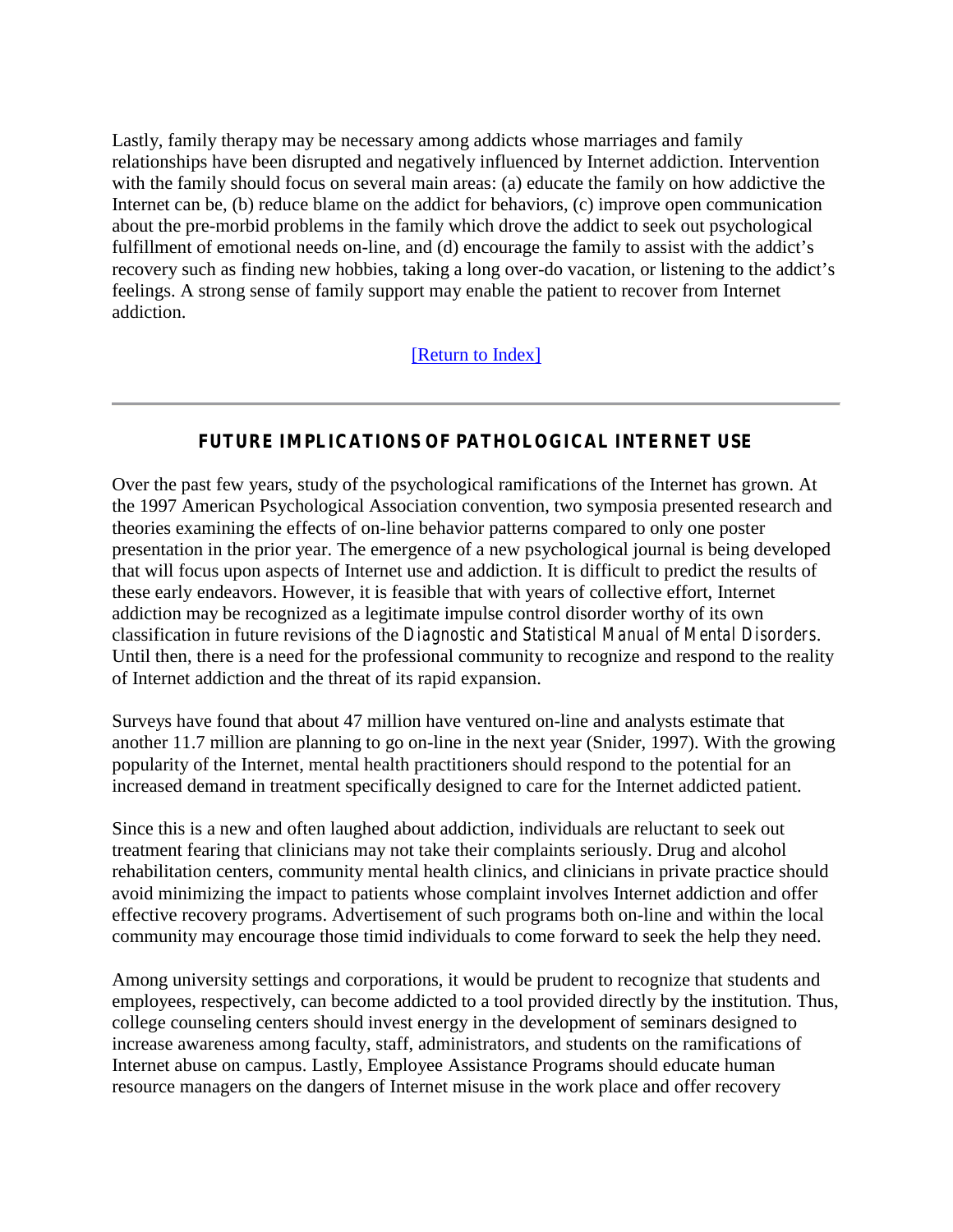services for those found to be addicted as an alternative to suspension or termination from employment.

To pursue such effective recovery programs, continued research is essential to better understand the underlying motivations of Internet addiction. Future research should focus on how psychiatric illness such as depression or obsessive-compulsive disorder may play a role in the development of pathological Internet use. Longitudinal studies of Internet addicts may reveal how personality traits, family dynamics, or communication skills influence the way people utilize the Internet. Lastly, outcome studies are needed to determine the efficacy of various therapy modalities and compare these outcomes against traditional recovery modalities.

[\[Return to Index\]](#page-0-0)

### **REFERENCES**

<span id="page-14-0"></span>Alexander, B.K., & Scheweighofer, A. R. (1988). Defining "Addiction". *Canadian Psychology*, 29, 151-162.

American Psychiatric Association. (1995)*. Diagnostic and Statistical Manual of Mental Disorders*. (4th ed.) Washington, DC: Author

B arb er, A . (M arch 11, 19 97). N et's edu cational value questioned, *USA Today*, p. 4D

Beck, A.T., Wright, F.D., Newman, C.F., & Liese, B.S. (1993). *Cognitive therapy of substance abuse*. New York, NY: Guilford Press.

Brady, K. (April 21, 1997). Dropout rise a net result of computers. *The Buffalo News*, p. A1.

Fanning, P., & 0 'N eill, J.T. (1996). *The Addiction Workbook: A step-by-step guide to quitting alcohol and drugs*. Oakland, CA: New Harbinger Publications, Inc.

Griffiths, M. (1995). Technological addictions. *Clinical Psychology Forum*. 76, 14 - 19.

Griffiths, M. (1990). The cognitive psychology of gambling. *Journal of Gambling Studies*, *6*, 31 - 42.

Keepers, G. A. (1990). Pathological preoccupation with video games. *Journal of the American Academy of Child and Adolescent Psychiatry*. 29(1), 49 - 50.

Lesieur, H. R., & Blume, S. B. (1993). Pathological gambling, eating disorders, and the psychoactive substance use disorders. *Comorbidity of Addictive and Psychiatric Disorders*. 89- 102.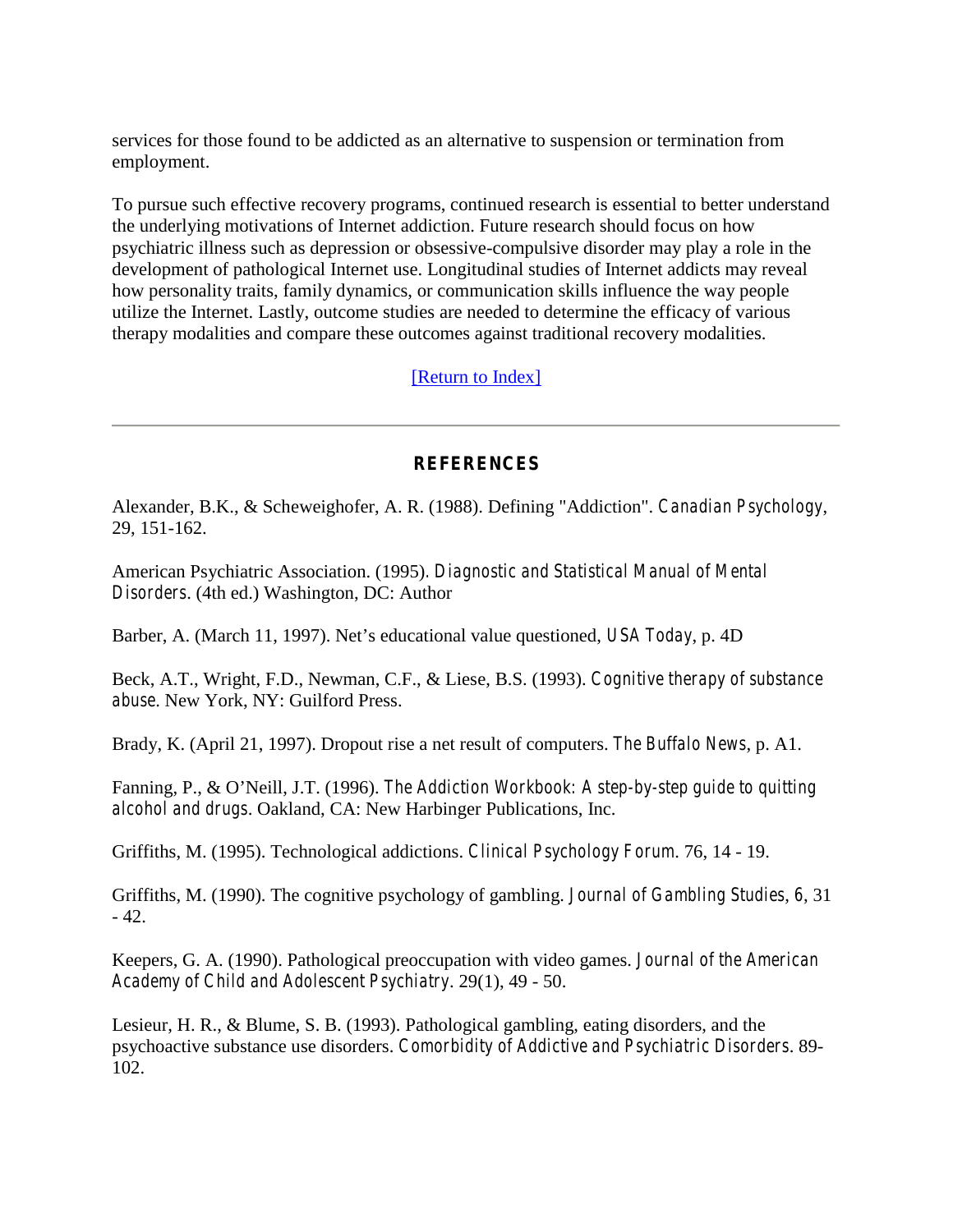Levey, S. (Dec.30/Jan. 6, 1997). Breathing is also addictive, *Newsweek*, p. 52- 53.

Machlis, S. (April 4, 1997). Gotcha! Computer monitors riding the web wave, *Computerworld*, p.1.

Morgan, W. (1979). Negative addiction in runners. *Physician and Sportsmedicine*, 7, 56-69.

Murphey, B. (June, 1996). Computer addictions entangle students. *The APA Monitor*, p. 38.

Newborne, E. (April 16, 1997). Bosses worry Net access will cut productivity, *USA Today*, p. 4B.

Peele, S., & Brodsky, A. (1991). *The truth about addiction and recovery: The life process program for outgrowing destructive* habits. New York, NY: Simon & Schuster.

Peele, S., & Brodsky, A. (1979). *Love and addiction*. Scarborough, Ontario: New American Library of Canada.

P ress R elease, (O ctober 10, 1996). S urf's up! Is p roductivity dow n? *Robert Half International*, p. 1.

Quittner, J. (April 14, 1997). Divorce Internet Style, *Time*, p. 72.

Rachlin, H. (1990). Why do people gamble and keep gambling despite heavy losses? *Psychological Science*, *1*, 294-297.

Rheingold, H. (1993). *The virtual community: Homesteading on the electronic frontier*. Reading, MA: Addison-Wesley.

Scherer, K. (In press). College life on-line: Healthy and unhealthy Internet use. *The Journal of College Student Development.*

Shotton, M. (1991). The costs and benefits of "computer addiction." *Behaviour and Information Technology*. 10(3), 219 - 230.

Snider, M. (February 11, 997). Growing on-line population m aking Internet 'm ass m edia' *USA Today*, p. 1

Turkle, S. (1995). *Life behind the screen: Identity in the age of the Internet*. New York, NY: Simon & Schuster.

Twerski, A. (1990). *Addictive thinking: Understanding self-deception*. New York, NY: HarperCollins

Walker, M. B. (1989). Some problems with the concept of "gambling addiction": should theories